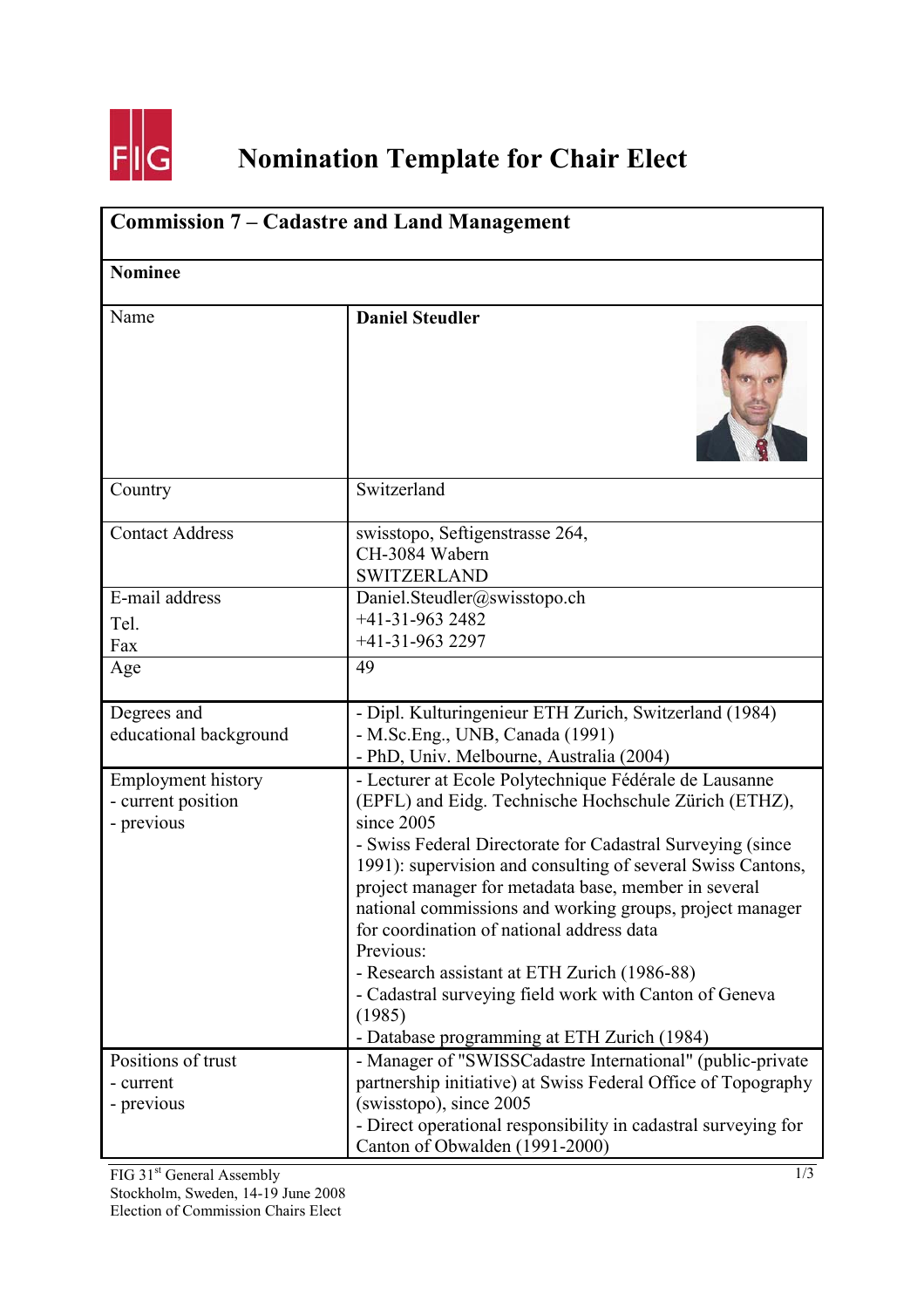| Positions in FIG              | - Delegate of Swiss member association geosuisse to FIG-    |
|-------------------------------|-------------------------------------------------------------|
| - current                     | Commission 7 (since 2002)                                   |
| - previous                    | - Vice Chair Commission 7 (2006-2010)                       |
|                               | - Chair of Working Group 7.3 (2006-2010)                    |
|                               | Previous:                                                   |
|                               | - Secretary Working Group 7.1 (1994-1998), co-author of     |
|                               | "Cadastre 2014"                                             |
|                               | - Secretary Working Group 7.1 (1998-2002), co-author of     |
|                               | "Benchmarking Cadastral Systems"                            |
| Other activities in FIG       | - Representative of Comm. 7 in FIG Standards Network        |
|                               | (since 2007)                                                |
|                               | - Participation in several FIG related meetings and events  |
|                               | since 1994                                                  |
| Field of surveying discipline | - Cadastre, Land administration, Land management            |
| <b>Nominees Statement</b>     |                                                             |
| Why I want to be a            | - to bring the profession and Comm. 7 forward in their      |
| Commission Chair and what I   | undertaking of making a difference in urgent global issues  |
| would like to achieve         | - to continue and foster the cooperation of Comm. 7 with UN |
|                               | organizations                                               |
|                               | - to contribute with my knowledge, network and experiences  |
|                               | - to enable and develop contacts between surveying          |
|                               | professionals on a global level                             |
| What I can offer to FIG in    | - long standing participation in activities of Commission 7 |
| support of the aims and       | (since 1994)                                                |
| objectives of the Commission  | - maintain values and strengths of Commission 7             |
|                               | - international network (FAO, WPLA, Eurogeographics,        |
|                               | Universities)                                               |
| My key skills                 | - to liaise and to coordinate                               |
|                               | - to feel trends                                            |
|                               | - to listen and integrate                                   |
| Any other general comments    | - Languages: German, French, English                        |
| <b>Nominator</b>              |                                                             |
| Name of Member                | geosuisse – Swiss Association for Gematics and              |
| Association                   | Landmanagement (www.geosuisse.ch)                           |
| Name and title of contact     | Jürg Kaufmann, President of geosuisse                       |
| person                        |                                                             |
| Contact address               | Im Hauffeld 109                                             |
|                               | CH-8455 Rüdlingen                                           |
|                               | <b>SWITZERLAND</b>                                          |
| E-mail address                | jkcons@swissonline.ch                                       |
| Tel.                          | $+41-448671436$                                             |
| Fax                           | +41-44 867 3489                                             |
| <b>Nominator's statement</b>  |                                                             |
| Why the association wants to  | Daniel Steudler is an experienced member of Commission 7.   |
| nominate Nominee              | He has good international contacts and is also on national  |
| $FIG 31st General A exemplly$ | 2/3                                                         |

FIG 31<sup>st</sup> General Assembly Stockholm, Sweden, 14-19 June 2008 Election of Commission Chairs Elect